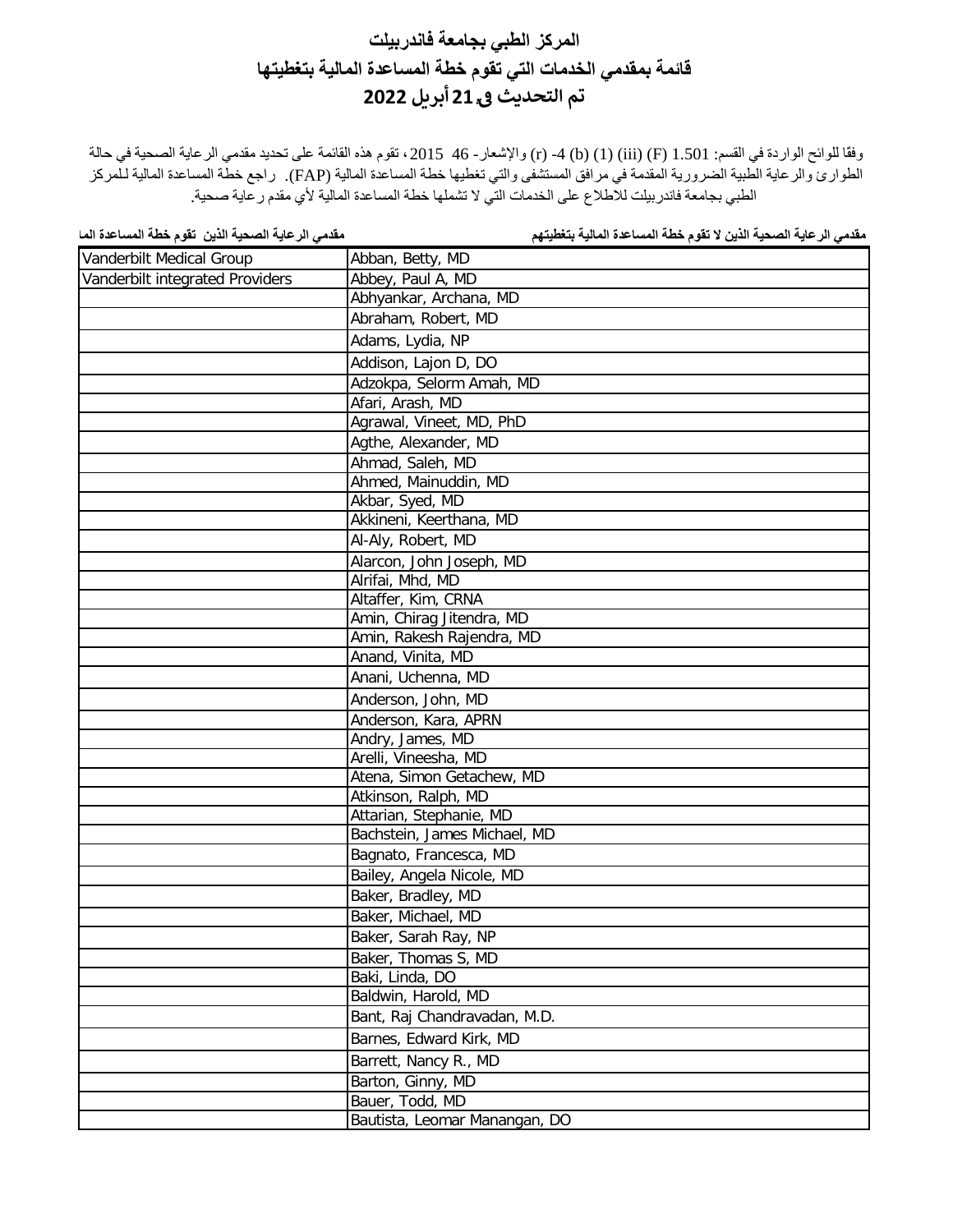وفقًا للوائح الواردة في القسم: 1.501 (F) (1) (iii) (f) 4 - (r) والإشعار - 46 ـ 2015 ، تقوم هذه القائمة على تحديد مقدمي الرعاية الصحية في حالة الطوارئ والرعایة الطبیة الضروریة المقدمة في مرافق المستشفى والتي تغطیھا خطة المساعدة المالیة (FAP(. راجع خطة المساعدة المالیة لـلمركز الطبي بجامعة فاندربیلت للاطلاع على الخدمات التي لا تشملھا خطة المساعدة المالیة لأي مقدم رعایة صحیة.

| Bayssie, Mathios M, MD        |
|-------------------------------|
| Bearl, David, MD              |
| Beavers, Lana Sharon, MD      |
| Benjamin, John, MD            |
| Bennett, Howard, MD           |
| Berie, Mengistu Bayih, MD     |
| Berkley, Nathan Ralph, MD     |
| Bernhard, Matthew, MD         |
| Berry, Bryan Matthew, NP      |
| Bevans, Heidi, NP             |
| Bible, Sarah, NP              |
| Bieneman, Bruce, MD           |
| Bills, Collin, MD             |
| Bills, Stephen, MD            |
| Biltibo, Eden Ayele, MD       |
| Blakely, Laura, MD            |
| Blanton, Jacqueline, NP       |
| Blount, Steven M, MD          |
| Boachie, Adu Manu, MD         |
| Bocchicchio, Jeffrey, MD      |
| Bohannon-Iyama, Heather, NP   |
| Bougard, Tamekia Laqwance, NP |
| Boughner, Brice Thomas, MD    |
| Bouldin, Eric, DPM            |
| Bouldin, Steven Leander, MD   |
| Boyanton, Lia, MD             |
| Bradford, William, MD         |
| Bradley, Amanda, NP           |
| Bregman, Daniel Koffler, MD   |
| Brinkley, Douglas, MD         |
| Brittain, Evan, MD            |
| Broderick, Joseph B., DO      |
| Bronstein, Yulia, MD          |
| Brown, Amy, MD                |
| Brown, Lauren, NP             |
| Brown, Lloyd, MD              |
| Brown, Thomas Edward, II, DO  |
| Browning, Jared Corbett, MD   |
| Bryant, Grady L, Jr., MD      |
| Bryant, Lucas McRay, MD       |
| Bur, Kevin, DO                |
| Burcham, Robert Stanley, MD   |
| Burns, Sean, MD               |
| Butler, James B, MD           |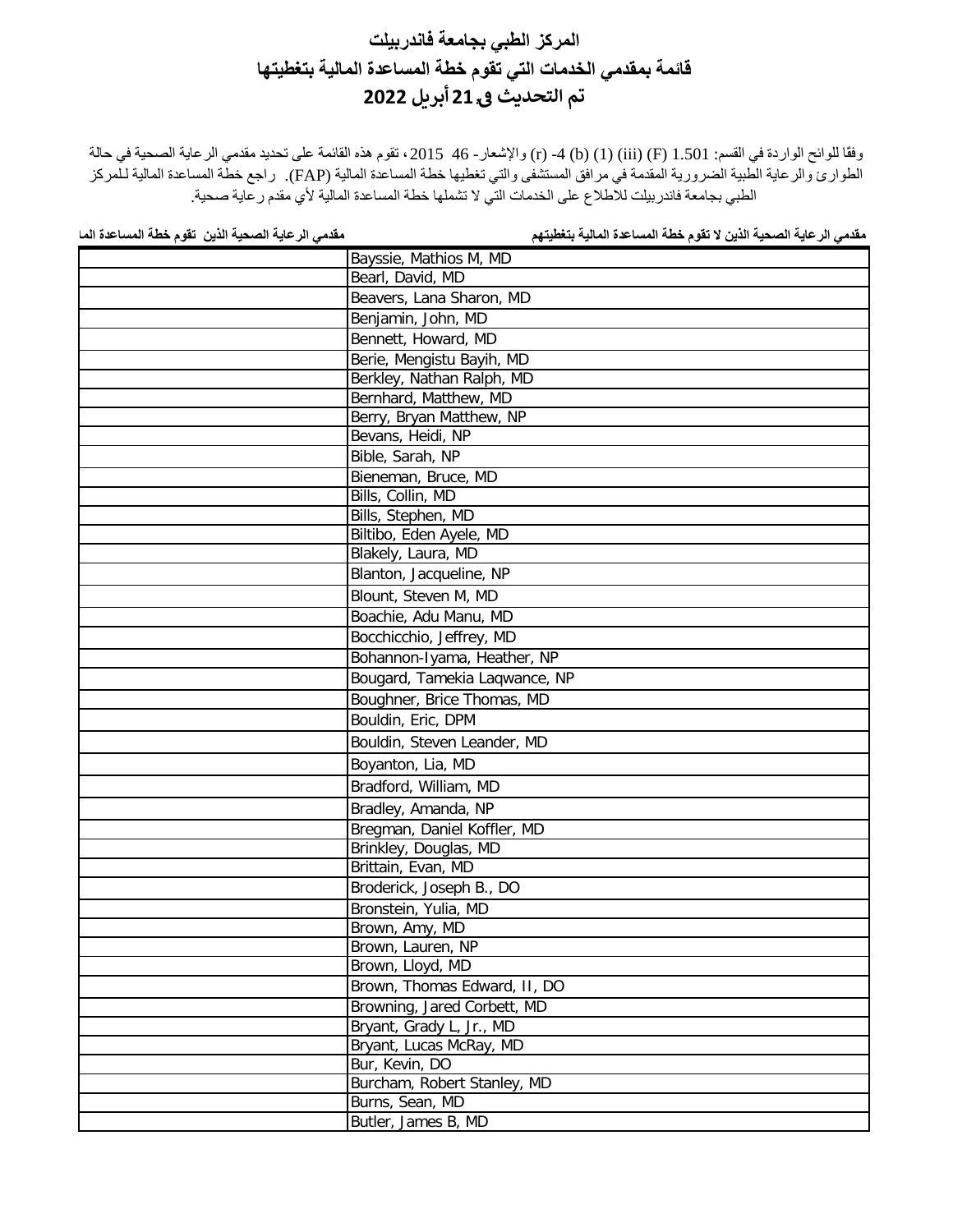وفقًا للوائح الواردة في القسم: 1.501 (F) (1) (iii) (f) 4 - (r) والإشعار - 46 ـ 2015 ، تقوم هذه القائمة على تحديد مقدمي الرعاية الصحية في حالة الطوارئ والرعایة الطبیة الضروریة المقدمة في مرافق المستشفى والتي تغطیھا خطة المساعدة المالیة (FAP(. راجع خطة المساعدة المالیة لـلمركز الطبي بجامعة فاندربیلت للاطلاع على الخدمات التي لا تشملھا خطة المساعدة المالیة لأي مقدم رعایة صحیة.

| Byassee, Amy, NP                   |
|------------------------------------|
| Byrd, Benjamin, MD                 |
| Byrom, Abbie, MD                   |
| Cabrera, Patrick, DO               |
| Calendine, Chad L, MD              |
| Campbell, J. Nicole, PA            |
| Campbell, Warren, MD               |
| Canonico, Domenic, MD              |
| Capps, Raymond, MD                 |
| Carlson, Brian, MD                 |
| Carlson, Shilpa Reddy, DO          |
| Carr, Ryan M, MD                   |
| Carroll, Savannah, NP              |
| Carter, Jean, NP                   |
| Carter, Timothy Craig, MD          |
| Carter, Timothy, CRNA              |
| Cassidy, Beau M, NP                |
| Cavazos, Cristina Margarita, MD    |
| Celeski, Daniel C, CRNA            |
| Cervone, Thomas Ryan, DO           |
| Chamberlin, Rachel Marie, PA       |
| Chang, John Kingsley, MD           |
| Chaparala, Sonja, MD               |
| Chew, Joshua, MD                   |
| Chidsey, Geoffrey, MD              |
| Choma, David P, MD                 |
| Chunduri, Kiran, MD                |
| Cian, Michael C, MD                |
| Clemente, Marc, MD                 |
| Cobos, Franklin, MD                |
| Cole, Richard, MD                  |
| Coleman, Michael Dortch, MD        |
| Collier, Robert, MD                |
| Collier, Suzanne, MD               |
| Collins, Timothy J, MD             |
| Conway, Deborah Jo, MD             |
| Copenhaver, Elizabeth, MD          |
| Corey, John, MD                    |
| Cornelius, Jon P, MD               |
| Couden, Michael R, MD              |
| Cover, Phillip James, MD           |
| Crabtree, John, MD                 |
| Craig, Allen, MD                   |
| Crawford, Elizabeth Michelle, ACNP |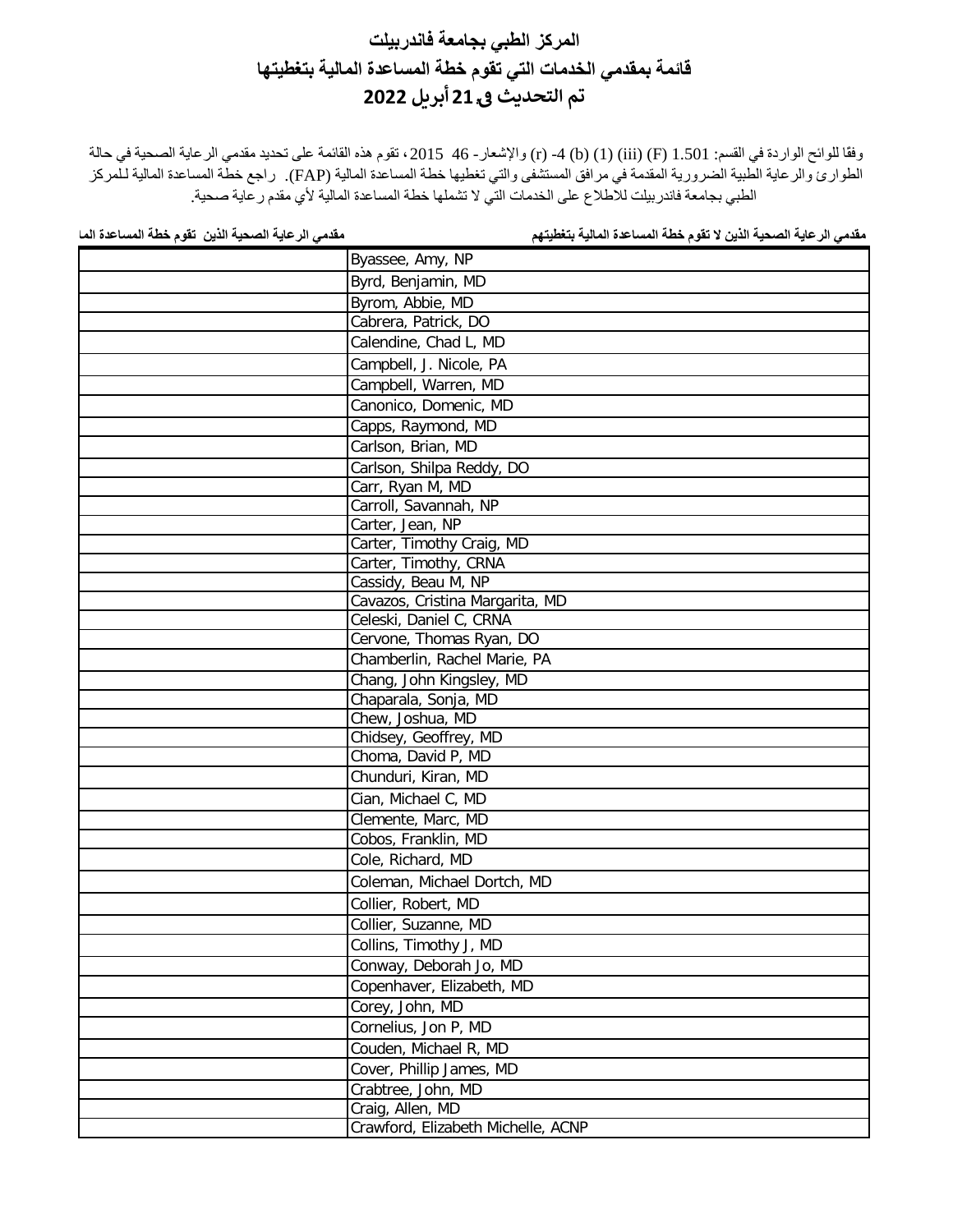وفقًا للوائح الواردة في القسم: 1.501 (F) (1) (iii) (f) 4 - (r) والإشعار - 46 ـ 2015 ، تقوم هذه القائمة على تحديد مقدمي الرعاية الصحية في حالة الطوارئ والرعایة الطبیة الضروریة المقدمة في مرافق المستشفى والتي تغطیھا خطة المساعدة المالیة (FAP(. راجع خطة المساعدة المالیة لـلمركز الطبي بجامعة فاندربیلت للاطلاع على الخدمات التي لا تشملھا خطة المساعدة المالیة لأي مقدم رعایة صحیة.

| Cromwell, Brian G., MD           |
|----------------------------------|
| Crossley, George, MD             |
| Cruise, Grover, CRNA             |
| Crutcher, Samuel John, MD        |
| Cunneely, Kevin Patrick, MD      |
| Cunningham, James, MD            |
| Cushing, Jeremy B., CRNA         |
| Damp, Julie, MD                  |
| Daniel, Tiffany Nicole, APRN     |
| Dawson, Samantha, CRNA           |
| Debelak, Benjamin Patrick, DO    |
| DeFilippis, Andrew, MD           |
| DeHaven, Benjamin A., MD         |
| Dehmlow, Pamela Gail, MD         |
| Dehoff, George W, III, MD        |
| Dendy, Jeffrey, MD               |
| Dennis, Edward K., APRN          |
| Derwenskus, Joy, DO              |
| Desai, Devarshi Jayeshkumar, MD  |
| Dinwiddie, Charles Watkins, CRNA |
| Donaghey, Susana Irias, MD       |
| Donovan, Sean Thomas, M.D.       |
| Doss, Habib, MD                  |
| Doucet, Cassandra, MD            |
| Downey, Edward, DO               |
| Doyka, Laura Rose, APRN          |
| Driscoll, Mary, MD               |
| Drylewicz, Monica, MD            |
| Dube, Walter Scott, MD           |
| Duckworth, Sandra, OD            |
| Dudley, Paige, MD                |
| Dunlap, Alexander, MD            |
| Dunson, Tammy Dee, APRN          |
| Eaton, James, MD                 |
| Ebueku-Smith, Mary, MD           |
| Eckard, William David, MD        |
| Edwards, Byard III, MD           |
| Efobi, Deka A, MD                |
| El Bizri, Issam, MD              |
| Ellington, Kenneth, MD           |
| Ellis, Christopher, MD           |
| Engelstad, Holly, MD             |
| England, Cade Calvin, PA         |
| Eshbaugh, Natasha, MD            |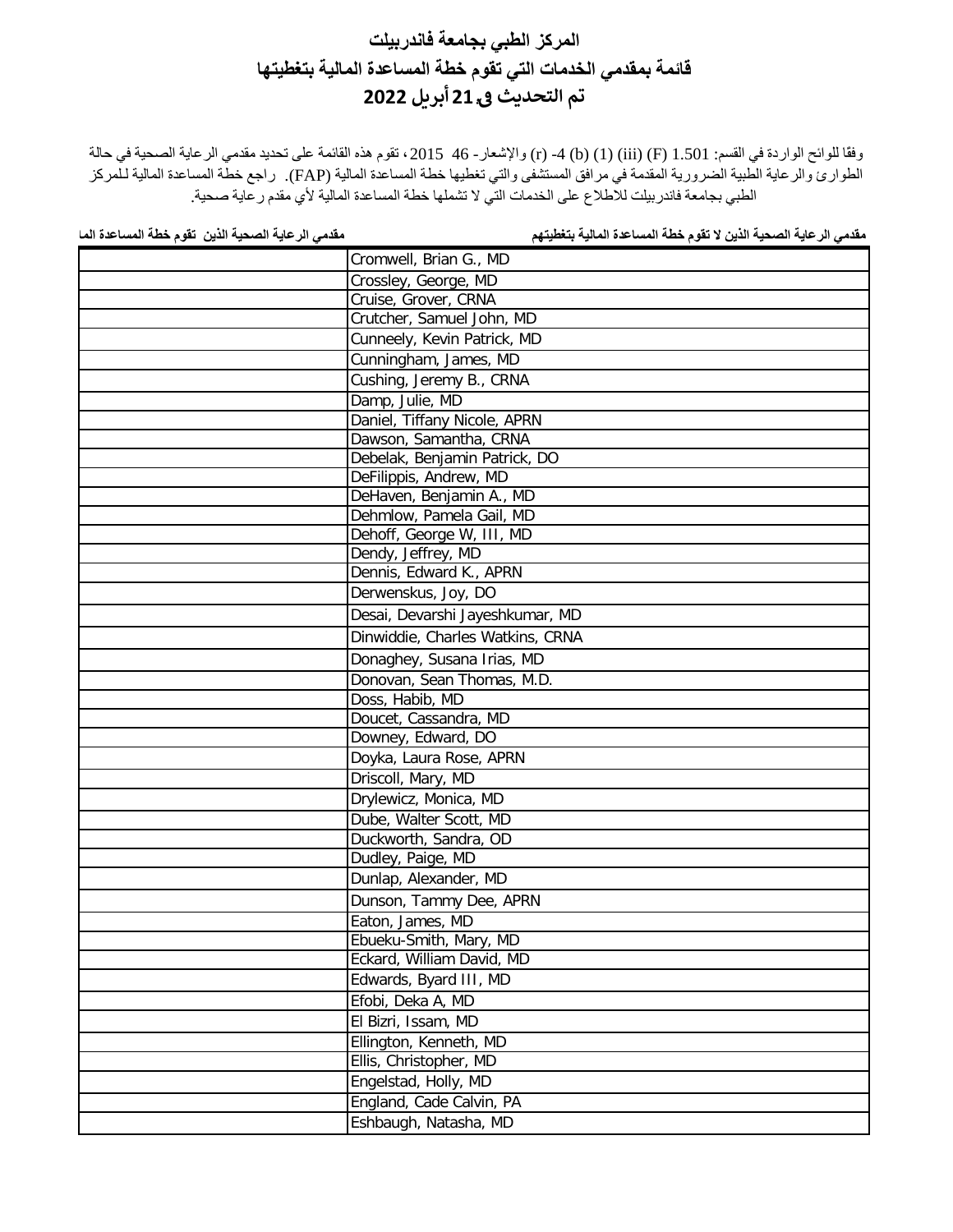وفقًا للوائح الواردة في القسم: 1.501 (F) (1) (iii) (f) 4 - (r) والإشعار - 46 ـ 2015 ، تقوم هذه القائمة على تحديد مقدمي الرعاية الصحية في حالة الطوارئ والرعایة الطبیة الضروریة المقدمة في مرافق المستشفى والتي تغطیھا خطة المساعدة المالیة (FAP(. راجع خطة المساعدة المالیة لـلمركز الطبي بجامعة فاندربیلت للاطلاع على الخدمات التي لا تشملھا خطة المساعدة المالیة لأي مقدم رعایة صحیة.

| Espinoza, Rocio, MD              |
|----------------------------------|
| Esposito, Felice, DO             |
| Estes, James, NP                 |
| Estrada, Juan, MD                |
| Eubank, Lori Ann, MD             |
| Eze, Nnamdi Ifeanyi, MD          |
| Faith, William T, MD             |
| Faour, Muhamed, MD               |
| Farr, George (Skip), MD          |
| Ferrell, Brett, MD               |
| Fisher, Stephen M., MD           |
| Fitzsimmons, Shawn Riley, MD     |
| Fong, Pete, MD                   |
| Forsyth, Emily, NP               |
| Forsythe, Loy A., MD             |
| Fortune, David S., MD            |
| Frank, Robert William, MD        |
| Frankenfield, Robert, MD         |
| Friday, Jack Michael, MD         |
| Gailbreath, Willard F, ACNP-BC   |
| Gaines, Kenneth, MD              |
| Galaska, Piotr Norbert, MD       |
| Gamble, Marissa Leigh, APRN      |
| Garmezy, Benjamin, MD            |
| George, James, MD                |
| George, Martha Phillips, MD      |
| George, Wilburn, MD              |
| Gessler, Krista, NP              |
| Gibson, Russell Eugene, MD       |
| Gibson, William Donald, MD       |
| Gilbert, Robert, MD              |
| Giles, Kevin, MD                 |
| Gilliland, Katherine, NP         |
| Giordano McAuliffe, Christin, MD |
| Giritharan, Andrew, MD           |
| Gladden, Karen, MD               |
| Godwin, Lisa, NP                 |
| Goff, Laura Williams, MD         |
| Goldberg, David S, MD            |
| Gonzales, Holly, MD              |
| Gonzales, Jamie, PA              |
| Gordon, Daniel, MD               |
| Gordon, Jonathan Paul, MD        |
| Graham, Ian, MD                  |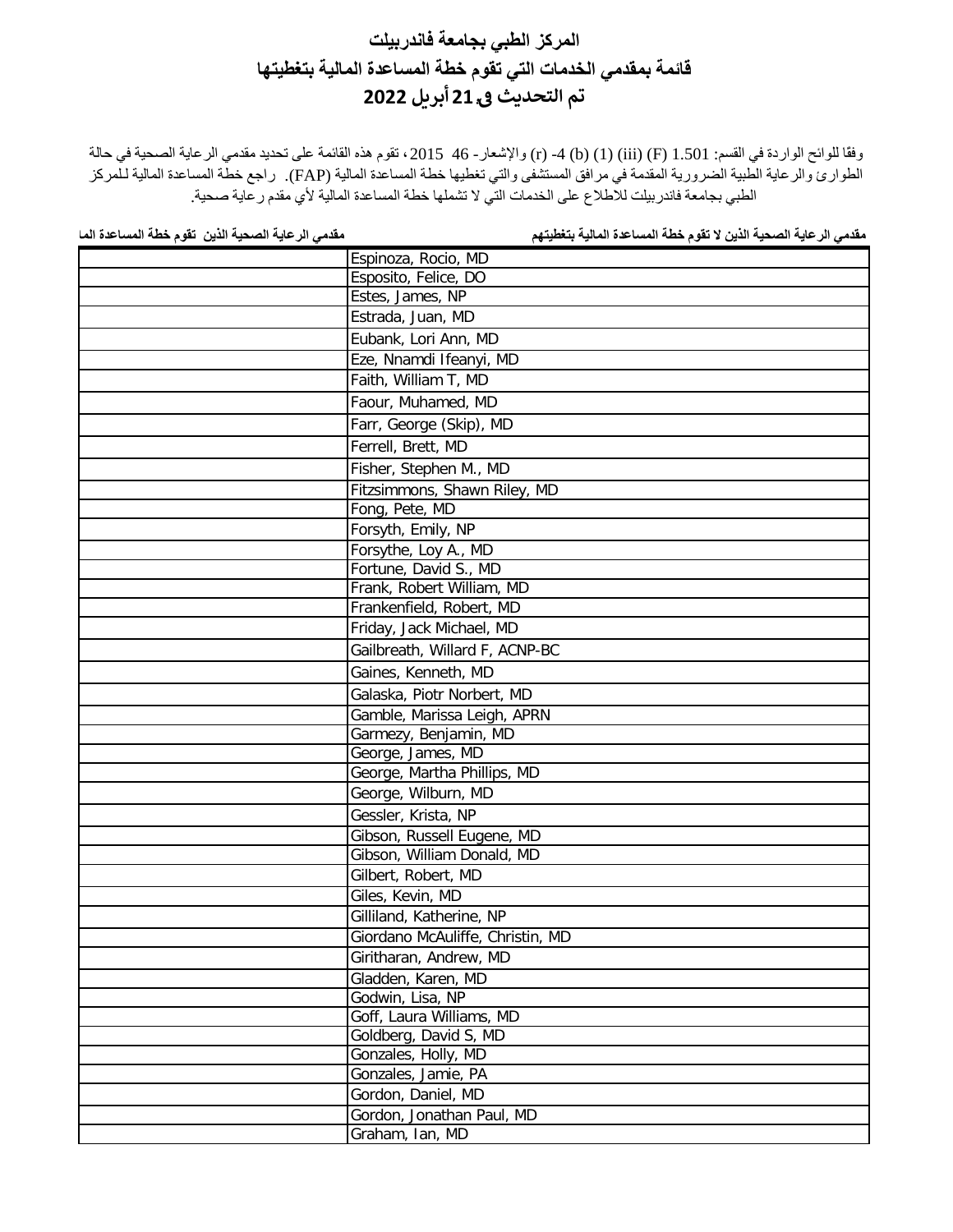وفقًا للوائح الواردة في القسم: 1.501 (F) (1) (iii) (f) 4 - (r) والإشعار - 46 ـ 2015 ، تقوم هذه القائمة على تحديد مقدمي الرعاية الصحية في حالة الطوارئ والرعایة الطبیة الضروریة المقدمة في مرافق المستشفى والتي تغطیھا خطة المساعدة المالیة (FAP(. راجع خطة المساعدة المالیة لـلمركز الطبي بجامعة فاندربیلت للاطلاع على الخدمات التي لا تشملھا خطة المساعدة المالیة لأي مقدم رعایة صحیة.

| Graham, Patton, NP                |
|-----------------------------------|
| Grayson, Eddie, NP                |
| Green, Christie A., MD            |
| Greer, Patrick, MD                |
| Gregory, Mary Lucia, MD           |
| Gregory, Shawn, MD                |
| Gresham, Tina C, MD               |
| Grippo, Daniel Aaron, MD          |
| Gupta, Deepak, MD                 |
| Gupta, Dinesh Kumar, MD           |
| Gupta, Rimda, MD                  |
| Hackett, Brian, MD                |
| Hager, Christy, NP                |
| Hall, Alex Joe, MD                |
| Hamilton, Erika Paige, MD         |
| Hamilton, Ginger, NP              |
| Hanley, James Robert, CRNA        |
| Haque, Amer A., MD                |
| Harland, Russell William, MD      |
| Harney, lantha L, MD              |
| Harrison, Andrew B., DO           |
| Hatch, Leon, MD                   |
| Healy, Mckenna Baldini, MD        |
| Heath, Summer Rose, PA            |
| Hecht, Adam Ross, MD              |
| Heinrich, Michael N, PA-C         |
| Hemphill, Michael B., MD          |
| Herbener, Samantha Rose, APRN     |
| Hernandez, Oscar, MD              |
| Hesney, Adam Jonathan, MD         |
| Hill, Amanda Whitlock, APRN       |
| Hillis, Natalie Stone, CRNA       |
| Hillis, Randy Alan, CRNA          |
| Himmelfarb, Elliot H, MD          |
| Huggett, Jeffrey M, MD            |
| Hughes, Jason David, MD           |
| Hughes, Sean, MD                  |
| Hutchens, Andrew Richard, III, MD |
| Huyette, David, MD                |
| Hyland, Jeffrey David, MD         |
| Ibrahim, Saman, MD                |
| Irani, Waleed, MD                 |
| Jahangir, Eiman, MD, MPH          |
| James, John, DO                   |
| Jantz, Robert, MD                 |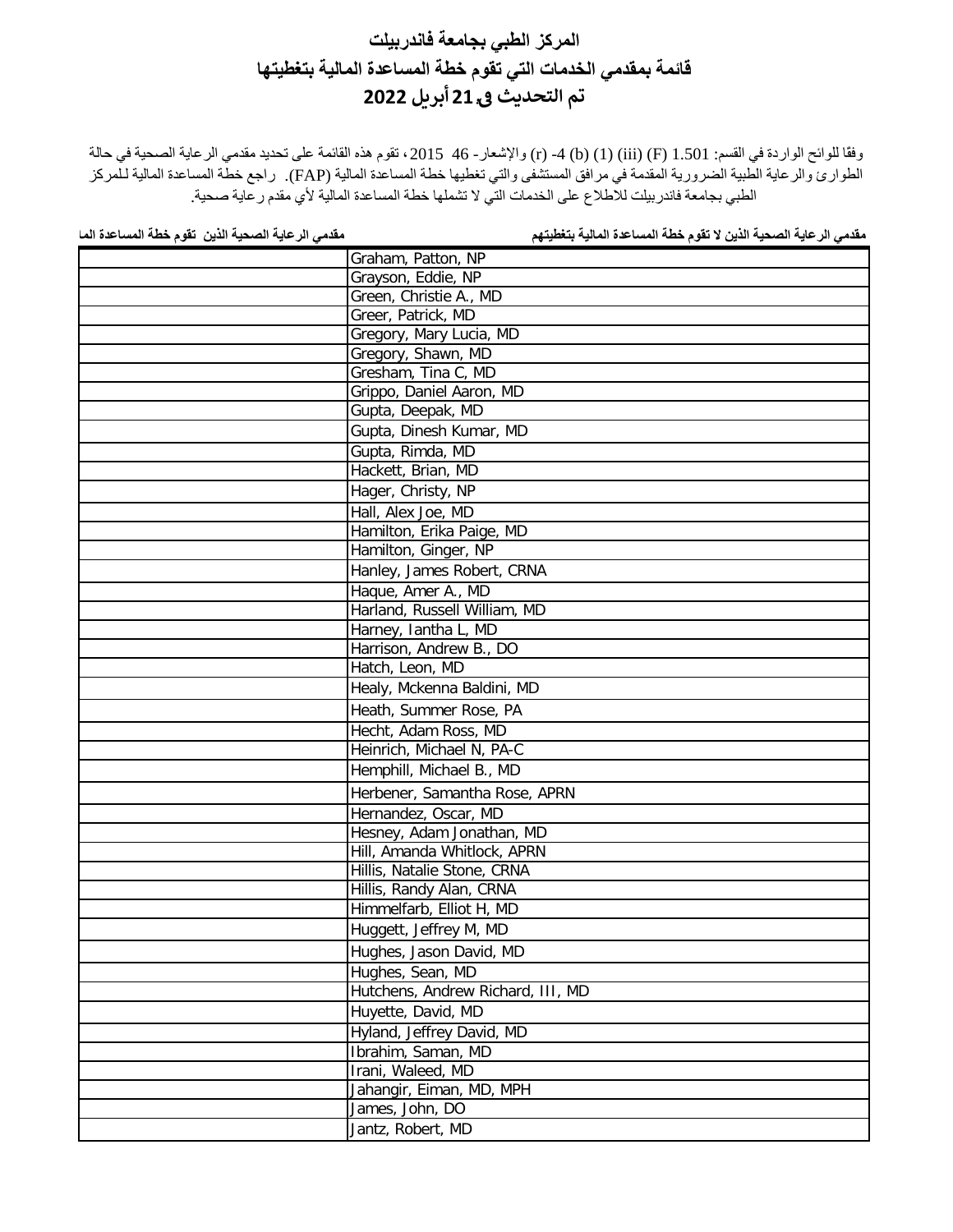وفقًا للوائح الواردة في القسم: 1.501 (F) (1) (iii) (f) 4 - (r) والإشعار - 46 ـ 2015 ، تقوم هذه القائمة على تحديد مقدمي الرعاية الصحية في حالة الطوارئ والرعایة الطبیة الضروریة المقدمة في مرافق المستشفى والتي تغطیھا خطة المساعدة المالیة (FAP(. راجع خطة المساعدة المالیة لـلمركز الطبي بجامعة فاندربیلت للاطلاع على الخدمات التي لا تشملھا خطة المساعدة المالیة لأي مقدم رعایة صحیة.

| Jobe, Jeffrey, MD            |
|------------------------------|
| Johnson, Lauren, PA          |
| Johnson, Melissa L, MD       |
| Johnson, Roy P, MD           |
| Johnson, Ryan Wesley, DO     |
| Jones, Hannah Elizabeth, NP  |
| Jones, Jonathan, MD          |
| Joseph, Mathew John, MD      |
| Joshi, Anjalie, MD           |
| Jr., Bancroft O'Quinn, MD    |
| Judd, Jeffrey, MD            |
| Kanagasundram, Arvindh, MD   |
| Karam, Jyotheen Sukhmoy, MD  |
| Keenum, Lindsey Shay, PA     |
| Kehinde, Modupe Olusegun, MD |
| Kekulawela, Stephanie, MD    |
| Kelley, Lisa, CRNA           |
| Kerrigan, Deborah, MD        |
| Khalifa, Mohamed, MD         |
| Khalil, Suhare, MD           |
| Khan, Haroon N., MD          |
| Khan, Saadia A., MD          |
| Khan, Wardah S., FNP         |
| Kim, Soo, MD, MPH            |
| King, James C, III, MD       |
| King, Matthew Sidney, MD     |
| Kirk, Russell K., DDS        |
| Kirshner, Howard, MD         |
| Kiser, Martin, CRNA          |
| Klisch, Gregory, MD          |
| Knight, Jacob T, FNP         |
| Kodali, Sashikanth, MD       |
| Koenig, Mark, MD             |
| Kolak, DeAnna Marie, APRN    |
| Kolli, Murali, MD            |
| Krakauer, Maria, MD          |
| Krick, Joseph, MD            |
| Kronenberg, Marvin, MD       |
| Kumar, Peninnah R., DPM      |
| Kyere, Sampson, MD           |
| Lacy, Aaron John, MD         |
| Lambert, Kirsten, PA         |
| Lang, Nichole Jeannette, MD  |
| Langdon, Neal Weston, MD     |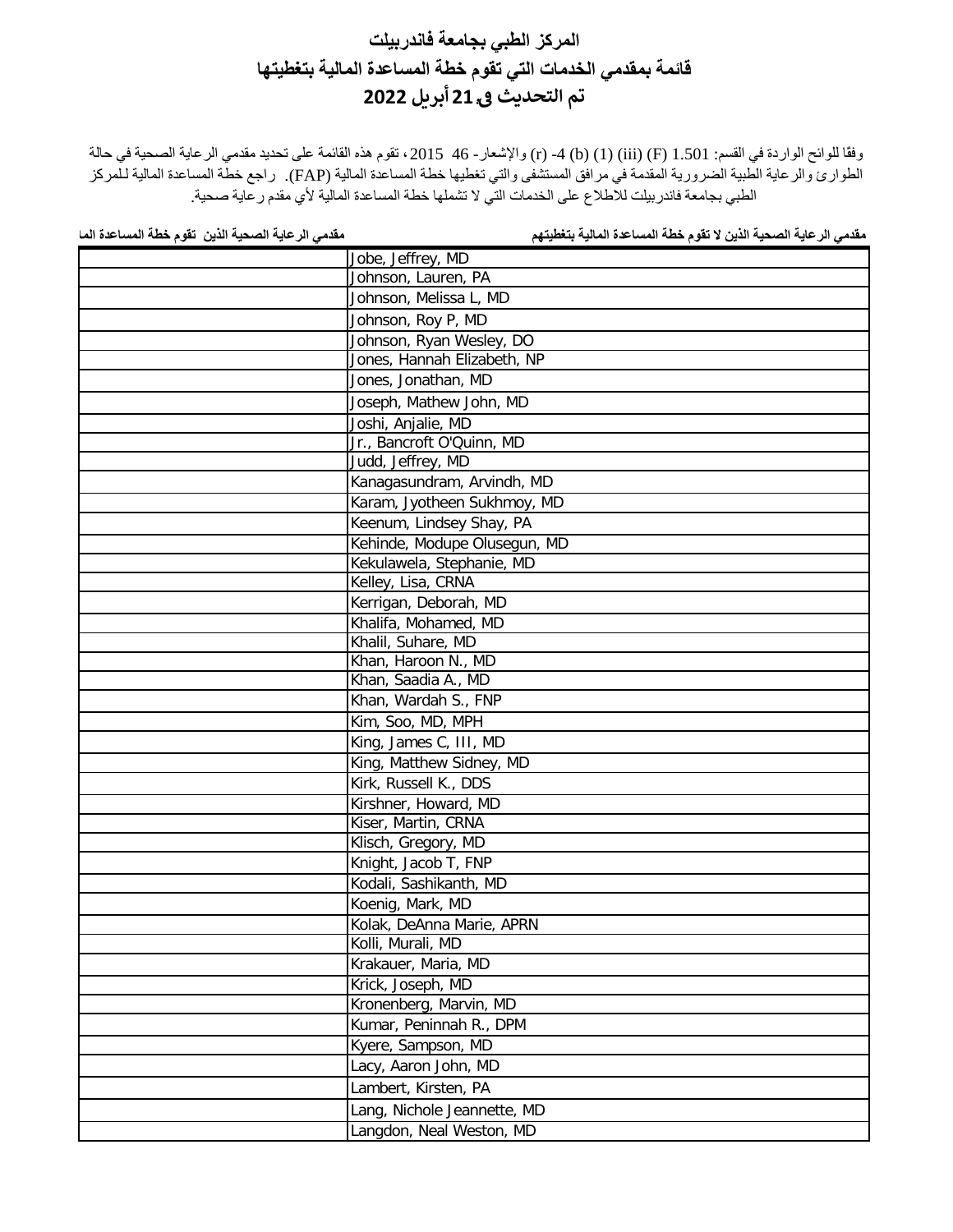وفقًا للوائح الواردة في القسم: 1.501 (F) (1) (iii) (f) 4 - (r) والإشعار - 46 ـ 2015 ، تقوم هذه القائمة على تحديد مقدمي الرعاية الصحية في حالة الطوارئ والرعایة الطبیة الضروریة المقدمة في مرافق المستشفى والتي تغطیھا خطة المساعدة المالیة (FAP(. راجع خطة المساعدة المالیة لـلمركز الطبي بجامعة فاندربیلت للاطلاع على الخدمات التي لا تشملھا خطة المساعدة المالیة لأي مقدم رعایة صحیة.

| Lanier, Gregory Dean, PA               |
|----------------------------------------|
| Lanning, Charles B, MD                 |
| Law, Michelle Elisa, MD                |
| Leanza, Connie, NP                     |
| Lee, Christopher, MD                   |
| Lee, Marcus, MD                        |
| Leon, William, MD                      |
| LeQuan, Christina P., PA-C             |
| Lett, Earl Dwayne, MD                  |
| Levitt, Michael J, MD                  |
| Lichliter, Andrew Harrison, MD         |
| Liebeskind, Marc Emile, MD             |
| Liggett, William Hunter, MD            |
| Link, Robert, MD                       |
| Littman, William J, MD                 |
| Locke, Charles, MD                     |
| Loleh, Samer, MD                       |
| Long, Erica L, PA-C                    |
| Lopata, Susan, MD                      |
| Lowe, Lindsay Elizabeth, NP            |
| Maben, Laura Marie, NP                 |
| MacCurdy, Joe Milton, Jr, MD           |
| Mackens, Austin Wes, MD                |
| Macquarrie, Michael Alan, MD           |
| Mahan, Ben, MD                         |
| Makarucha, Magdalena S., NP            |
| Malatesta, Lindsay, MD                 |
| Mann, Calvin S., CRNA                  |
| Marasco, Chris Michael, MD             |
| Marlow, Phillip, PA                    |
| Martin, Lauren Lavee, NP               |
| Martin, Michelle, NP                   |
| Marvel, Jeffery, MD                    |
| Marwaha, Simi, DO                      |
| Maryniw, Erik M, MD                    |
| Matheson, Michael, MD                  |
| McAuliffe, Christin Marie Giordano, MD |
| Mcclure-Barnes, Laura Faye, MD         |
| McDonald, Heather N., NP               |
| McGuire, Theresa, NP                   |
| McGuirk, James, MD                     |
| McKean, Meredith A, MD                 |
| McKenzie, Meiklejohn Dane, DO          |
| McKinney, Roger E, MD                  |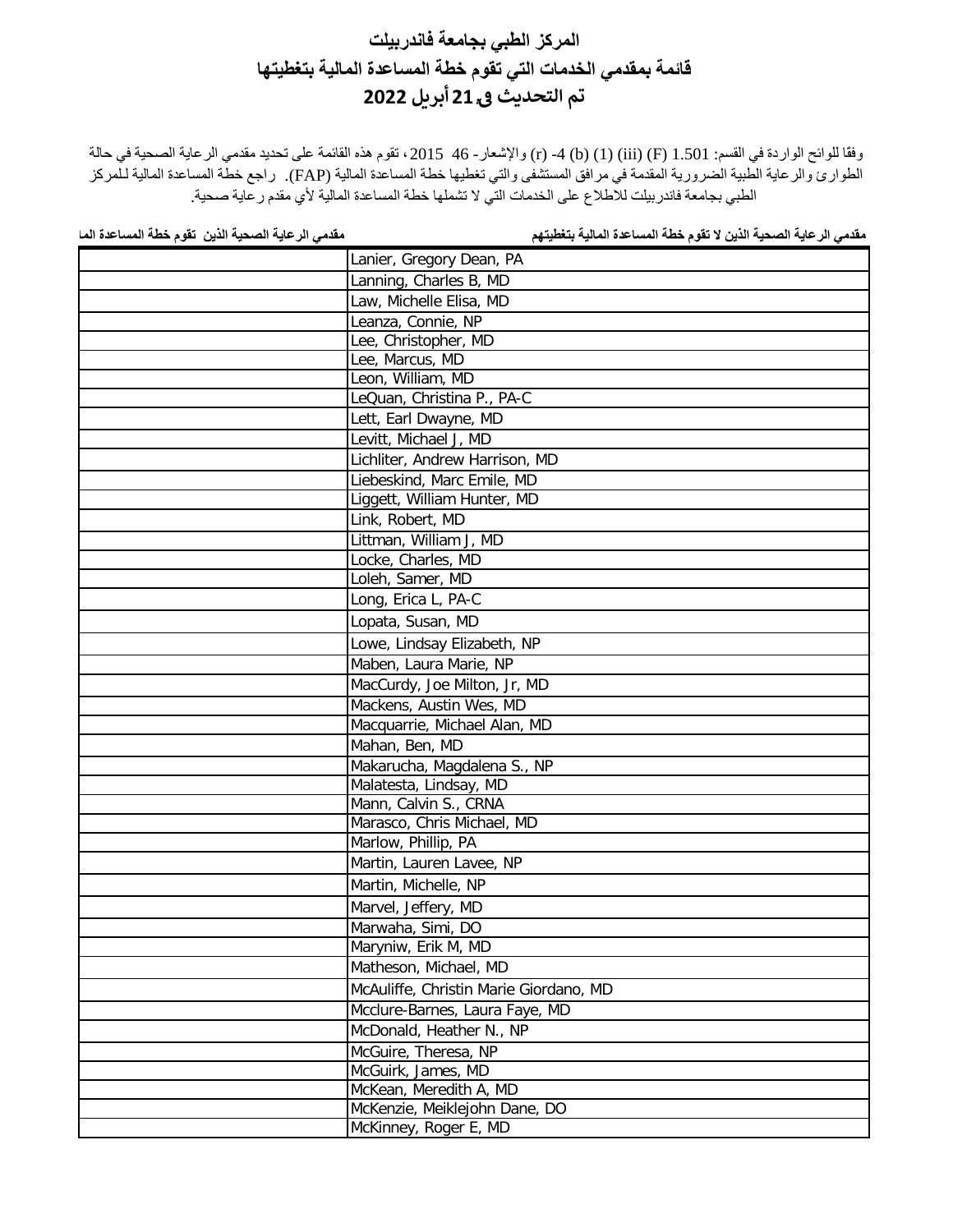وفقًا للوائح الواردة في القسم: 1.501 (F) (1) (iii) (f) 4 - (r) والإشعار - 46 ـ 2015 ، تقوم هذه القائمة على تحديد مقدمي الرعاية الصحية في حالة الطوارئ والرعایة الطبیة الضروریة المقدمة في مرافق المستشفى والتي تغطیھا خطة المساعدة المالیة (FAP(. راجع خطة المساعدة المالیة لـلمركز الطبي بجامعة فاندربیلت للاطلاع على الخدمات التي لا تشملھا خطة المساعدة المالیة لأي مقدم رعایة صحیة.

| McLendon, Richard Ellison, MD     |
|-----------------------------------|
| McMoore, Wanda J, FNP             |
| Mehard, William, MD               |
| Melancon, Eric, MD                |
| Melson, Danny L, MD               |
| Meluch, Anthony, MD               |
| Mendes, Lisa, MD                  |
| Menon, Akshay, MD                 |
| Meriweather, Matthew, MD          |
| Metzman, Michael S, MD            |
| Milikow, David L, MD              |
| Miller, Jocelyne Knapp, MD        |
| Miller, Troy L, DO                |
| Mingo, Mark Andrew, MD            |
| Mistry, Eva, MD                   |
| Misulis, Karl, MD                 |
| Mitchell, Rachel Lynn, MD         |
| Mittal, Shilpi, MD                |
| Mohammad, Shaden Fawzi, MD        |
| Molini, Christopher Alexander, MD |
| Monahan, Kenneth, MD              |
| Monen, Scott Howard, MD           |
| Montgomery, Jay, MD               |
| Moore, James, MD                  |
| Moore, Lacy, NP                   |
| Moore, Lydia E., NP               |
| Morgan, Julie, MD                 |
| Morgan, Justin Edmond, MD         |
| Morris, Emily, MD                 |
| Mountain, Shawn Patrick, DO       |
| Mungle, Mary Beth, NP             |
| Murphey, Matthew, DPM             |
| Murray, Katherine, MD             |
| Myers, Bryan, MD                  |
| Naftilan, Allen, MD, PHD          |
| Nagy, Adam, MD                    |
| Nation, Helen, NP                 |
| Nau, Paul C, MD                   |
| Nedumthottathil, Thomas, MD       |
| Nell, James E., MD                |
| Nepute, Jordan, MD                |
| Nguyen, Hoang P., DMD             |
| Nicell, Donald Thomas, MD         |
| Nichols, Matthew, DDS             |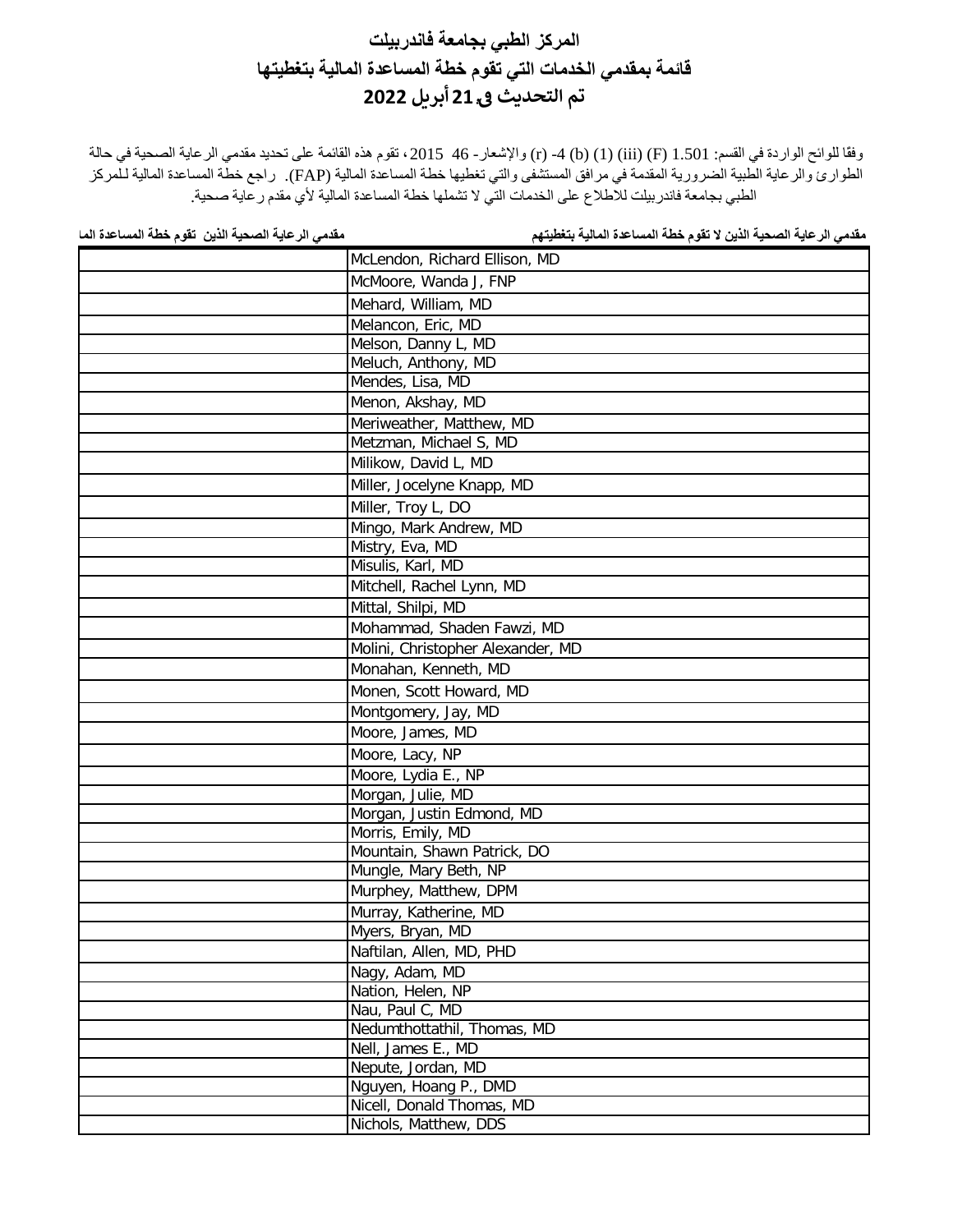وفقًا للوائح الواردة في القسم: 1.501 (F) (1) (iii) (f) 4 - (r) والإشعار - 46 ـ 2015 ، تقوم هذه القائمة على تحديد مقدمي الرعاية الصحية في حالة الطوارئ والرعایة الطبیة الضروریة المقدمة في مرافق المستشفى والتي تغطیھا خطة المساعدة المالیة (FAP(. راجع خطة المساعدة المالیة لـلمركز الطبي بجامعة فاندربیلت للاطلاع على الخدمات التي لا تشملھا خطة المساعدة المالیة لأي مقدم رعایة صحیة.

| Nichols, Robert, MD                  |
|--------------------------------------|
| Nielsen, Tara, DO, MPH               |
| Nolan, Jason Scott, MD               |
| Norris, Hunter Willingham, MD        |
| Novick, Michael Kevin, MD            |
| Okusanya, Ifeoluwa, MD               |
| Oliver, Russell W, DPM               |
| Olivier, Andre C, MD                 |
| Oluwo, Dodondawa, MD                 |
| Omitowoju, Oladapo Olatokunbo, MD    |
| Ordiway, Grant, DO                   |
| Oriakhi, Michael, MD                 |
| Oso, Ayodeji, MD                     |
| Parikh, Viraj K., MD                 |
| Parker, Erica Nicole, MD             |
| Parker, Joel L, MD                   |
| Pate, Joseph Edward, MD              |
| Patel, Amit Sharad, MD               |
| Patel, Manish Y., MD                 |
| Patel, Prakashchandra Bhikhabhai, MD |
| Patil, Sushil R., MD                 |
| Patrick, Stephen, MD                 |
| Patsimas, John, MD                   |
| Patton, Wendy, MD                    |
| Peacock, Nancy, MD                   |
| Peal, April Lyn, MD                  |
| Pearl, Sarah Melissa, NP             |
| Pelster, Meredith Sellers, MD        |
| Penley, William Charles, MD          |
| Peppers, Jennifer L., MD             |
| Perkins Hayes, Elizabeth, PA         |
| Petersen, Brian Walter, DO           |
| Petersen, Erik C., DO                |
| Pethkar, Vijay, MD                   |
| Petty, Damon H., MD                  |
| Peyton, James David, MD              |
| Piper, Jessica Leigh, NP             |
| Plosa, Erin, MD                      |
| Podgorski, Gary T, MD                |
| Ponting, John M, MD                  |
| Potnick, Aaron G, MD                 |
| Powers, Jennifer B, CRNA             |
| Powers, Katrina Lee, PA              |
| Prater, Matthew Ryan, MD             |
| Pratt, Jessica, NP                   |
| Pratts, Jose J, Emanuelli, MD        |
| Priyadarshi, Anumeet, MD             |